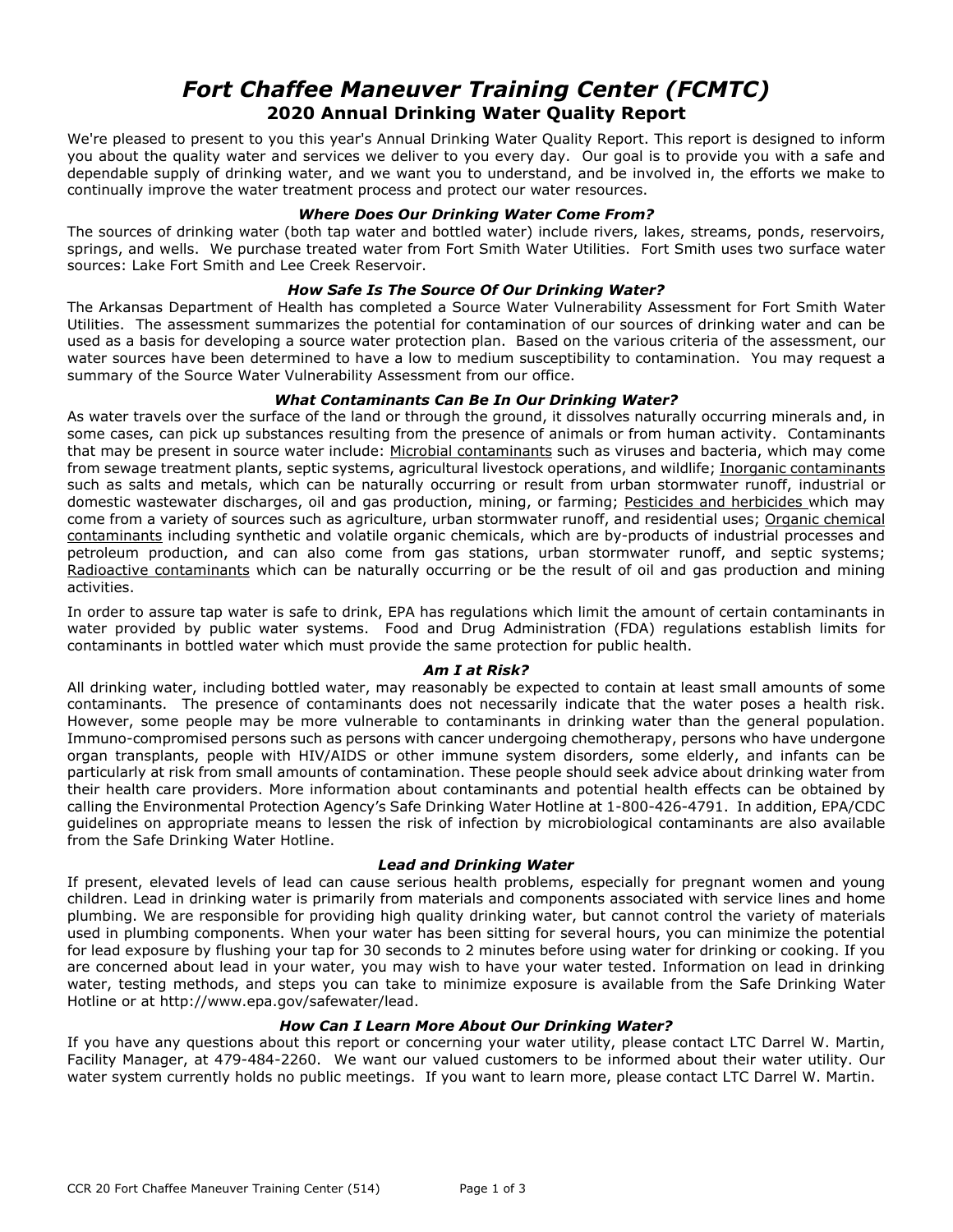#### **TEST RESULTS**

We and Fort Smith Water Utilities routinely monitor for constituents in your drinking water according to Federal and State laws. The test results table shows the results of our monitoring for the period of January 1st to December  $31st$ , 2020. In the table you might find terms and abbreviations you are not familiar with. To help you better understand these terms we've provided the following definitions:

**Action Level** - the concentration of a contaminant which, if exceeded, triggers treatment or other requirements which a water system must follow.

**Maximum Contaminant Level (MCL)** - the highest level of a contaminant that is allowed in drinking water. MCLs are set as close to the MCLGs as feasible using the best available treatment technology.

**Maximum Contaminant Level Goal (MCLG)** – unenforceable public health goal; the level of a contaminant in drinking water below which there is no known or expected risk to health. MCLGs allow for a margin of safety.

**Maximum Residual Disinfectant Level (MRDL)** - the highest level of a disinfectant allowed in drinking water. There is convincing evidence that addition of a disinfectant is necessary for control of microbial contaminants.

**Maximum Residual Disinfectant Level Goal (MRDLG)** - the level of a drinking water disinfectant below which there is no known or expected risk to health. MRDLGs do not reflect the benefits of the use of disinfectants to control microbial contaminants. **NA** – not applicable

**Nephelometric Turbidity Unit (NTU) –** a unit of measurement for the clarity of water. Turbidity in excess of 5 NTU is just noticeable to the average person.

Parts per billion (ppb) - a unit of measurement for detected levels of contaminants in drinking water. One part per billion corresponds to one minute in 2,000 years, or a single penny in \$10,000,000.

Parts per million (ppm) - a unit of measurement for detected levels of contaminants in drinking water. One part per million corresponds to one minute in two years or a single penny in \$10,000.

| <b>TURBIDITY</b>                                                                                                                                                                                                                                                                                                                                                                                                         |                                        |                                             |                                                                                                              |      |             |                                       |      |                   |                                                                                                                                                                        |                                                                                                                                    |                                                                                                   |                                                                           |  |
|--------------------------------------------------------------------------------------------------------------------------------------------------------------------------------------------------------------------------------------------------------------------------------------------------------------------------------------------------------------------------------------------------------------------------|----------------------------------------|---------------------------------------------|--------------------------------------------------------------------------------------------------------------|------|-------------|---------------------------------------|------|-------------------|------------------------------------------------------------------------------------------------------------------------------------------------------------------------|------------------------------------------------------------------------------------------------------------------------------------|---------------------------------------------------------------------------------------------------|---------------------------------------------------------------------------|--|
| <b>Contaminant</b>                                                                                                                                                                                                                                                                                                                                                                                                       | <b>Violation</b><br>Y/N                |                                             | <b>Level Detected</b>                                                                                        |      | Unit        | <b>MCLG</b><br>(Public Health Goal)   |      |                   |                                                                                                                                                                        | <b>MCL</b><br>(Allowable Level)                                                                                                    |                                                                                                   | <b>Maior Sources in</b><br><b>Drinking Water</b>                          |  |
| Turbidity<br>(Fort Smith)                                                                                                                                                                                                                                                                                                                                                                                                | N                                      |                                             | Highest yearly sample<br>result: 0.30<br>Lowest monthly % of<br>samples meeting the<br>turbidity limit: 100% |      | <b>NTU</b>  | <b>NA</b>                             |      |                   | Any measurement in<br>excess of 1 NTU<br>constitutes a violation<br>A value less than 95%<br>of samples meeting the<br>limit of 0.3 NTU,<br>constitutes a<br>violation |                                                                                                                                    |                                                                                                   | Soil runoff                                                               |  |
| Turbidity is a measurement of the cloudiness of water. Fort Smith monitors it because it is a good indicator of the<br>٠<br>effectiveness of their filtration system.                                                                                                                                                                                                                                                    |                                        |                                             |                                                                                                              |      |             |                                       |      |                   |                                                                                                                                                                        |                                                                                                                                    |                                                                                                   |                                                                           |  |
| <b>RADIOACTIVE CONTAMINANTS</b>                                                                                                                                                                                                                                                                                                                                                                                          |                                        |                                             |                                                                                                              |      |             |                                       |      |                   |                                                                                                                                                                        |                                                                                                                                    |                                                                                                   |                                                                           |  |
| <b>Contaminant</b>                                                                                                                                                                                                                                                                                                                                                                                                       | <b>Violation</b>                       |                                             | <b>Level Detected</b>                                                                                        |      | Unit        | <b>MCLG</b>                           |      |                   | <b>MCL</b>                                                                                                                                                             |                                                                                                                                    |                                                                                                   |                                                                           |  |
| Tritium                                                                                                                                                                                                                                                                                                                                                                                                                  | Y/N                                    |                                             | Average: 274.3                                                                                               |      |             | (Public Health Goal)                  |      |                   | (Allowable Level)                                                                                                                                                      |                                                                                                                                    | <b>Major Sources in Drinking Water</b>                                                            |                                                                           |  |
| (Fort Smith)                                                                                                                                                                                                                                                                                                                                                                                                             | N                                      |                                             | Range: $0 - 575.8$                                                                                           |      | pCi/L       | <b>NA</b>                             |      |                   | <b>NA</b>                                                                                                                                                              |                                                                                                                                    |                                                                                                   |                                                                           |  |
|                                                                                                                                                                                                                                                                                                                                                                                                                          |                                        |                                             |                                                                                                              |      |             | <b>INORGANIC CONTAMINANTS</b>         |      |                   |                                                                                                                                                                        |                                                                                                                                    |                                                                                                   |                                                                           |  |
| Contaminant                                                                                                                                                                                                                                                                                                                                                                                                              | <b>Violation</b><br>Y/N                |                                             | <b>Level Detected</b>                                                                                        | Unit |             | <b>MCLG</b><br>(Public Health Goal)   |      |                   | <b>MCL</b><br>(Allowable Level)                                                                                                                                        |                                                                                                                                    | <b>Major Sources in Drinking Water</b>                                                            |                                                                           |  |
| Nitrate<br>[as Nitrogen]<br>(Fort Smith)                                                                                                                                                                                                                                                                                                                                                                                 | N                                      |                                             | Average: 0.68<br>Range: $0 - 0.87$                                                                           |      | ppm         | 10                                    |      |                   | 10                                                                                                                                                                     |                                                                                                                                    | Runoff from fertilizer use; leaching<br>from septic tanks, sewage; erosion<br>of natural deposits |                                                                           |  |
| Fluoride<br>(Fort Smith)                                                                                                                                                                                                                                                                                                                                                                                                 | N                                      | Average: 0.32<br>Range: 0.30 - 0.34         |                                                                                                              | ppm  |             | 4                                     |      | 4                 |                                                                                                                                                                        | Erosion of natural deposits; water<br>additive which promotes strong<br>teeth; discharge from fertilizer and<br>aluminum factories |                                                                                                   |                                                                           |  |
|                                                                                                                                                                                                                                                                                                                                                                                                                          |                                        |                                             |                                                                                                              |      |             | <b>TOTAL ORGANIC CARBON</b>           |      |                   |                                                                                                                                                                        |                                                                                                                                    |                                                                                                   |                                                                           |  |
| The percentage of Total Organic Carbon (TOC) removal was routinely monitored in 2019 by Fort Smith, and all TOC removal<br>$\bullet$<br>requirements set by USEPA were met. TOC has no health effects. However, Total Organic Carbon provides a medium for the<br>formation of disinfection by-products. These by-products include Trihalomethanes (THMs) and Haloacetic acids (HAAs).<br><b>REGULATED DISINFECTANTS</b> |                                        |                                             |                                                                                                              |      |             |                                       |      |                   |                                                                                                                                                                        |                                                                                                                                    |                                                                                                   |                                                                           |  |
|                                                                                                                                                                                                                                                                                                                                                                                                                          | <b>Violation</b>                       |                                             |                                                                                                              |      |             | <b>MRDLG</b>                          |      |                   | <b>MRDL</b>                                                                                                                                                            |                                                                                                                                    |                                                                                                   |                                                                           |  |
| <b>Disinfectant</b>                                                                                                                                                                                                                                                                                                                                                                                                      | Y/N                                    |                                             | <b>Level Detected</b>                                                                                        |      | <b>Unit</b> | (Public Health Goal)                  |      | (Allowable Level) |                                                                                                                                                                        |                                                                                                                                    | <b>Major Sources in Drinking Water</b>                                                            |                                                                           |  |
| Chlorine (FCMTC)                                                                                                                                                                                                                                                                                                                                                                                                         | N                                      |                                             | Average: 1.14<br>Range: $0.6 - 1.51$                                                                         |      | ppm         | 4                                     |      | 4                 |                                                                                                                                                                        |                                                                                                                                    | Water additive used to control<br>microbes                                                        |                                                                           |  |
| <b>LEAD AND COPPER TAP MONITORING</b>                                                                                                                                                                                                                                                                                                                                                                                    |                                        |                                             |                                                                                                              |      |             |                                       |      |                   |                                                                                                                                                                        |                                                                                                                                    |                                                                                                   |                                                                           |  |
| <b>Contaminants</b>                                                                                                                                                                                                                                                                                                                                                                                                      | <b>Number of Tap</b><br><b>Samples</b> | <b>Number of Sites</b><br>over Action Level |                                                                                                              |      |             | 90 <sup>th</sup> Percentile<br>Result | Unit |                   | <b>Action</b><br>Levels                                                                                                                                                |                                                                                                                                    |                                                                                                   | <b>Major Sources in Drinking Water</b>                                    |  |
| Lead (FCMTC)                                                                                                                                                                                                                                                                                                                                                                                                             | 5                                      |                                             | 0                                                                                                            |      |             | 0.001                                 | ppm  |                   | 0.015                                                                                                                                                                  |                                                                                                                                    |                                                                                                   | Corrosion from household plumbing<br>systems; erosion of natural deposits |  |
| Copper (FCMTC)                                                                                                                                                                                                                                                                                                                                                                                                           |                                        |                                             | $\Omega$                                                                                                     |      |             | 0.027<br>ppm                          |      |                   | 1.3                                                                                                                                                                    |                                                                                                                                    |                                                                                                   |                                                                           |  |
| We are currently on a reduced monitoring schedule and required to sample once every three years for lead and copper at<br>۰<br>the customers' taps. The results above are from our last monitoring period in 2020. Our next required monitoring period is<br>in 2023.                                                                                                                                                    |                                        |                                             |                                                                                                              |      |             |                                       |      |                   |                                                                                                                                                                        |                                                                                                                                    |                                                                                                   |                                                                           |  |